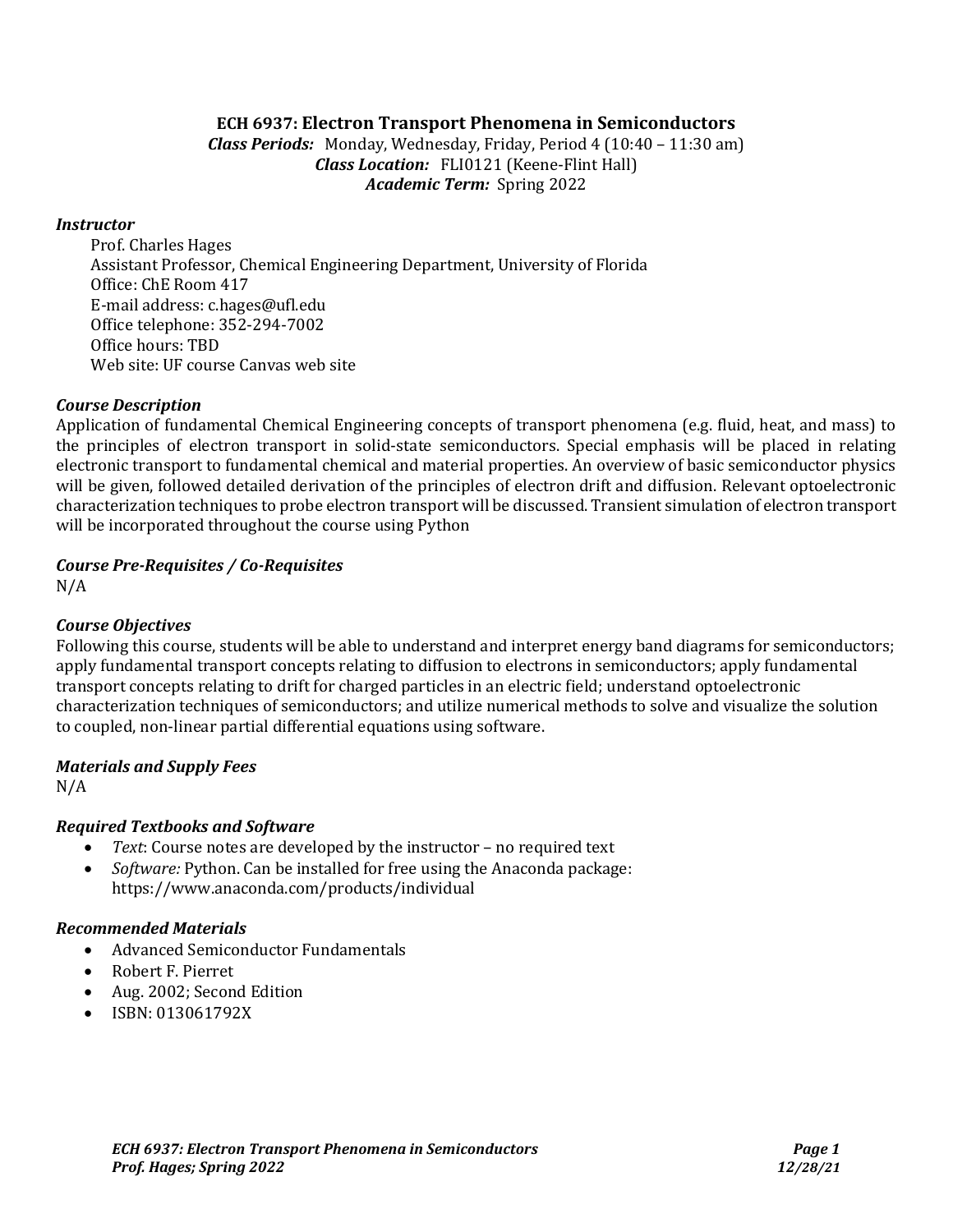# *Course Schedule (Tentative)*

### **Part (1), Introduction:**

- i. Introduction to Materials: What is a semiconductor; The Atom; Molecular Orbital Theory
- ii. Mathematical Derivations: Into to Quantum Mechanics; Particle in a box; Energy Band Theory
- iii. Semiconductor Fundamentals: Energy Band Structure for Semiconductors; 3D Materials; Density of States; Electron Occupation (Fermi Function); Equilibrium Distribution and Occupation of Electrons and Holes

## **Part (2), Electron Transport:**

- i. Mathematical Derivations: Electron Drift, Diffusion, and Poisson's Equation; Einstein Relation; Electron and Hole Continuity Equations
- ii. Numerically Solving Electron Transport
- iii. Diffusion
- iv. Drift
- v. Recombination: Radiative, Non-radiative, Shockley-Read-Hall Assumptions; Auger; Surface
- vi. Absorption of Light

### **Part (3), Applications**

- i. Measuring electron transport: Spectroscopy and electronic measurement techniques
- ii. Electron transport for functional devices: E.g. *pn-*junction, Transistors, Solar Cells, Light-Emitting-Diodes, Thermoelectrics, etc.

### *Assignments*

- **Homework***:* Homework will be periodically assigned with at least 5 days of notice before the due date.
- **Midterm** (TBD)
- **Final** (4/28/2022; 3:00 5:00 PM)
- All assessments are cumulative.

# *Attendance Policy, Class Expectations, and Make-Up Policy*

- Attendance of lectures is highly recommended, though not required. Course material will primarily be delivered via the lectures.
- Dates for the midterm will be announced at least 2 weeks in advance. The final exam schedule is predetermined by the registrar.
- Make-up assignments and excused absences can only be considered for those students who missed due to an acceptable reason (illness, family emergencies, military obligation, religious holidays, participation in official university activities, etc.) as listed in the undergraduate catalog. It is required that, whenever possible the student notifies the instructor about the situation in advance. *https://catalog.ufl.edu/ugrad/current/regulations/info/attendance.aspx*
- Students arriving late for an exam will be given only the balance of time remaining to complete their work unless an acceptable reason (see above) is provided.

# *Evaluation of Grades*

| <b>Assignment</b> | <b>Percentage of Final Grade</b> |  |
|-------------------|----------------------------------|--|
| Homework          | 30%                              |  |
| Midterm           | 30%                              |  |
| Final             | 40%                              |  |

More information on UF grading policy may be found at: <https://catalog.ufl.edu/ugrad/current/regulations/info/grades.aspx>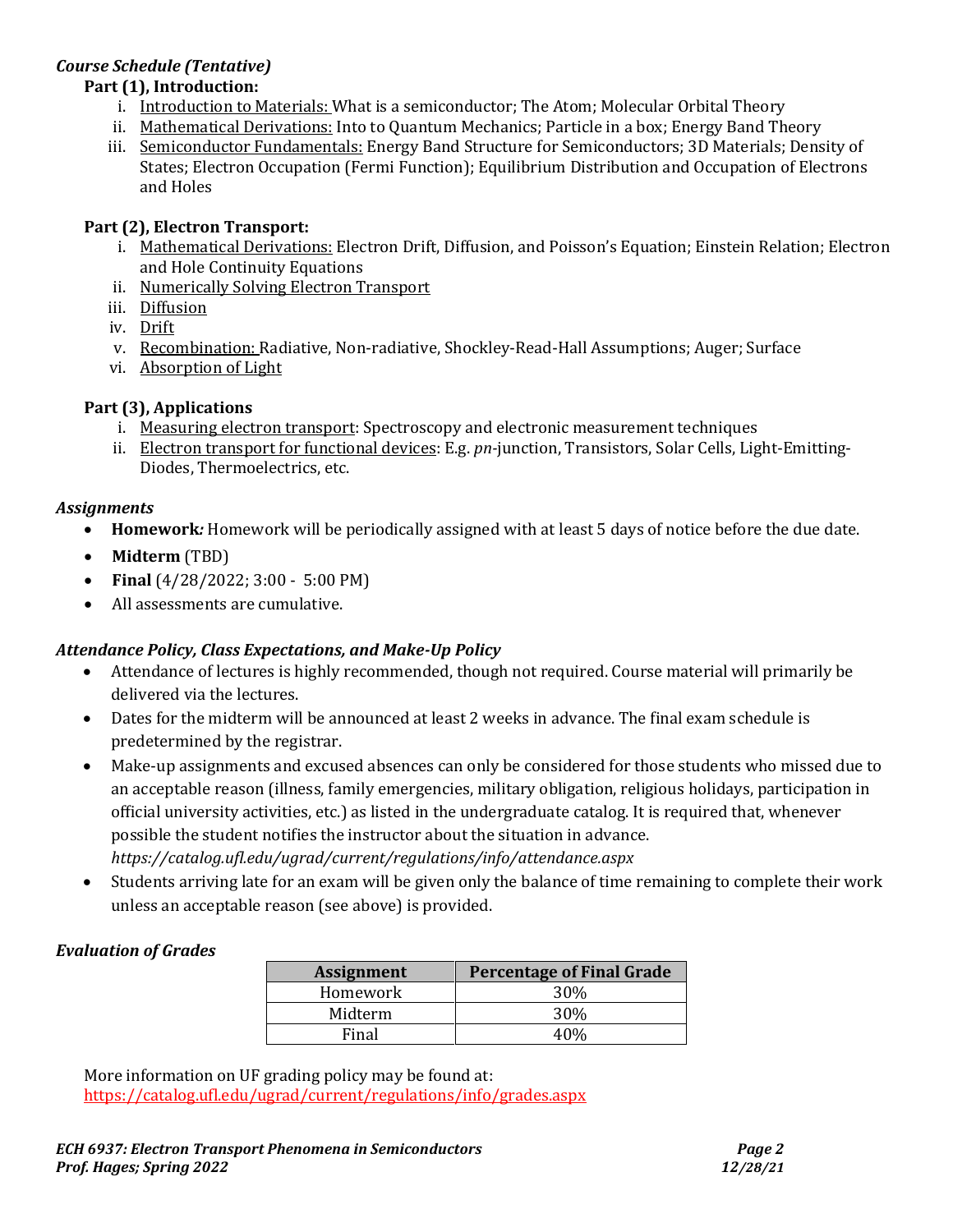### *Grading Policy*

Final grades will be assigned using the standard deviation (σ) method. The scale for the course will be as follows:

| <b>Percent</b>                                         | Grade     | Grade<br><b>Points</b> |
|--------------------------------------------------------|-----------|------------------------|
| Mean + $\sigma$ < Score                                | A         | 4.00                   |
| Mean + $0.67\sigma <$ Score $\leq$ Mean + $\sigma$     | $A-$      | 3.67                   |
| Mean + $0.33\sigma$ < Score $\leq$ Mean + $0.67\sigma$ | $B+$      | 3.33                   |
| Mean < Score $\leq$ Mean + 0.33 $\sigma$               | B         | 3.00                   |
| Mean $-0.33\sigma <$ Score $\leq$ Mean                 | $B-$      | 2.67                   |
| Mean $-0.67\sigma <$ Score $\leq$ Mean $-0.33\sigma$   | $C_{\pm}$ | 2.33                   |
| Mean – $\sigma$ < Score $\leq$ Mean - 0.67 $\sigma$    | C         | 2.00                   |
| Mean - $1.33\sigma$ < Score $\leq$ Mean - $\sigma$     | $C -$     | 1.67                   |
| Mean $-1.67\sigma <$ Score $\leq$ Mean $-1.33\sigma$   | D+        | 1.33                   |
| Mean $-2\sigma <$ Score $\leq$ Mean $-1.67\sigma$      | D         | 1.00                   |
| Mean - $2.33\sigma$ < Score $\leq$ Mean - $2\sigma$    | D-        | 0.67                   |
| Score $\leq$ Mean – 2.33 $\sigma$                      | E         | 0.00                   |

More information on UF grading policy may be found at: <https://catalog.ufl.edu/ugrad/current/regulations/info/grades.aspx>

Instructor may lower the threshold for attaining the letter grades specified above (to the benefit of the students).

### *Students Requiring Accommodations*

Students with disabilities who experience learning barriers and would like to request academic accommodations should connect with the disability Resource Center by visiting [https://disability.ufl.edu/students/get-started/.](https://disability.ufl.edu/students/get-started/) It is important for students to share their accommodation letter with their instructor and discuss their access needs, as early as possible in the semester.

### *Course Evaluation*

Students are expected to provide professional and respectful feedback on the quality of instruction in this course by completing course evaluations online via GatorEvals. Guidance on how to give feedback in a professional and respectful manner is available at [https://gatorevals.aa.ufl.edu/students/.](https://gatorevals.aa.ufl.edu/students/) Students will be notified when the evaluation period opens, and can complete evaluations through the email they receive from GatorEvals, in their Canvas course menu under GatorEvals, or via [https://ufl.bluera.com/ufl/.](https://ufl.bluera.com/ufl/) Summaries of course evaluation results are available to students a[t https://gatorevals.aa.ufl.edu/public-results/.](https://gatorevals.aa.ufl.edu/public-results/)

### **In-Class Recording**

Students are allowed to record video or audio of class lectures. However, the purposes for which these recordings may be used are strictly controlled. The only allowable purposes are (1) for personal educational use, (2) in connection with a complaint to the university, or (3) as evidence in, or in preparation for, a criminal or civil proceeding. All other purposes are prohibited. Specifically, students may not publish recorded lectures without the written consent of the instructor.

A "class lecture" is an educational presentation intended to inform or teach enrolled students about a particular subject, including any instructor-led discussions that form part of the presentation, and delivered by any instructor hired or appointed by the University, or by a guest instructor, as part of a University of Florida course. A class lecture does not include lab sessions, student presentations, clinical presentations such as patient history, academic exercises involving solely student participation, assessments (quizzes, tests, exams), field trips, private conversations between students in the class or between a student and the faculty or lecturer during a class session.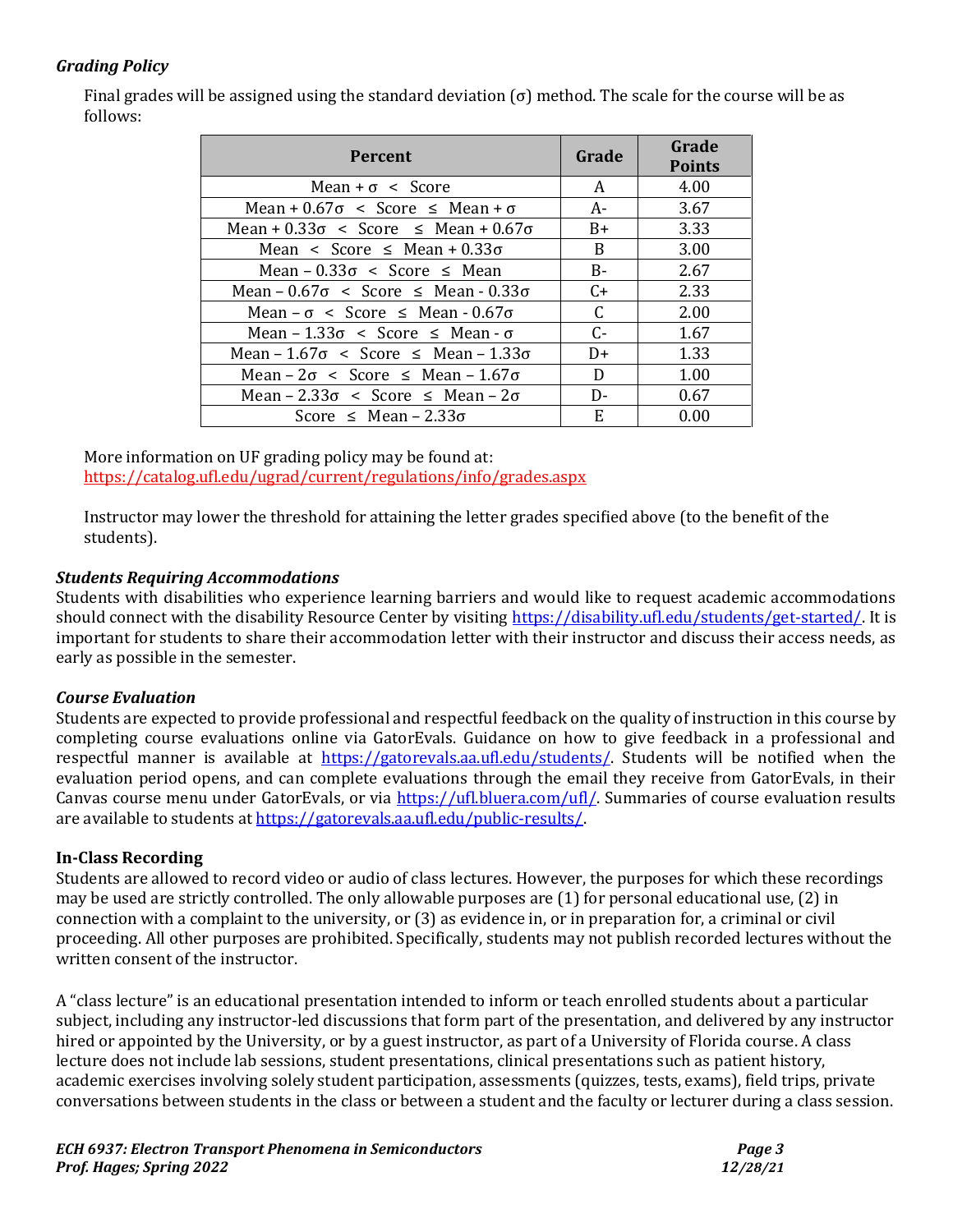Publication without permission of the instructor is prohibited. To "publish" means to share, transmit, circulate, distribute, or provide access to a recording, regardless of format or medium, to another person (or persons), including but not limited to another student within the same class section. Additionally, a recording, or transcript of a recording, is considered published if it is posted on or uploaded to, in whole or in part, any media platform, including but not limited to social media, book, magazine, newspaper, leaflet, or third party note/tutoring services. A student who publishes a recording without written consent may be subject to a civil cause of action instituted by a person injured by the publication and/or discipline under UF Regulation 4.040 Student Honor Code and Student Conduct Code.

### *University Honesty Policy*

UF students are bound by The Honor Pledge which states, "We, the members of the University of Florida community, pledge to hold ourselves and our peers to the highest standards of honor and integrity by abiding by the Honor Code. On all work submitted for credit by students at the University of Florida, the following pledge is either required or implied: "On my honor, I have neither given nor received unauthorized aid in doing this assignment." The Conduct Code [\(https://sccr.dso.ufl.edu/process/student-conduct-code/\)](https://sccr.dso.ufl.edu/process/student-conduct-code/) specifies a number of behaviors that are in violation of this code and the possible sanctions. If you have any questions or concerns, please consult with the instructor or TAs in this class.

### *Commitment to a Safe and Inclusive Learning Environment*

The Herbert Wertheim College of Engineering values broad diversity within our community and is committed to individual and group empowerment, inclusion, and the elimination of discrimination. It is expected that every person in this class will treat one another with dignity and respect regardless of gender, sexuality, disability, age, socioeconomic status, ethnicity, race, and culture.

If you feel like your performance in class is being impacted by discrimination or harassment of any kind, please contact your instructor or any of the following:

- Your academic advisor or Graduate Program Coordinator
- Jennifer Nappo, Director of Human Resources, 352-392-0904, [jpennacc@ufl.edu](mailto:jpennacc@ufl.edu)
- Curtis Taylor, Associate Dean of Student Affairs, 352-392-2177[, taylor@eng.ufl.edu](mailto:taylor@eng.ufl.edu)
- Toshikazu Nishida, Associate Dean of Academic Affairs, 352-392-0943[, nishida@eng.ufl.edu](mailto:nishida@eng.ufl.edu)

### *Software Use*

All faculty, staff, and students of the University are required and expected to obey the laws and legal agreements governing software use. Failure to do so can lead to monetary damages and/or criminal penalties for the individual violator. Because such violations are also against University policies and rules, disciplinary action will be taken as appropriate. We, the members of the University of Florida community, pledge to uphold ourselves and our peers to the highest standards of honesty and integrity.

### *Student Privacy*

There are federal laws protecting your privacy with regards to grades earned in courses and on individual assignments. For more information, please see: <https://registrar.ufl.edu/ferpa.html>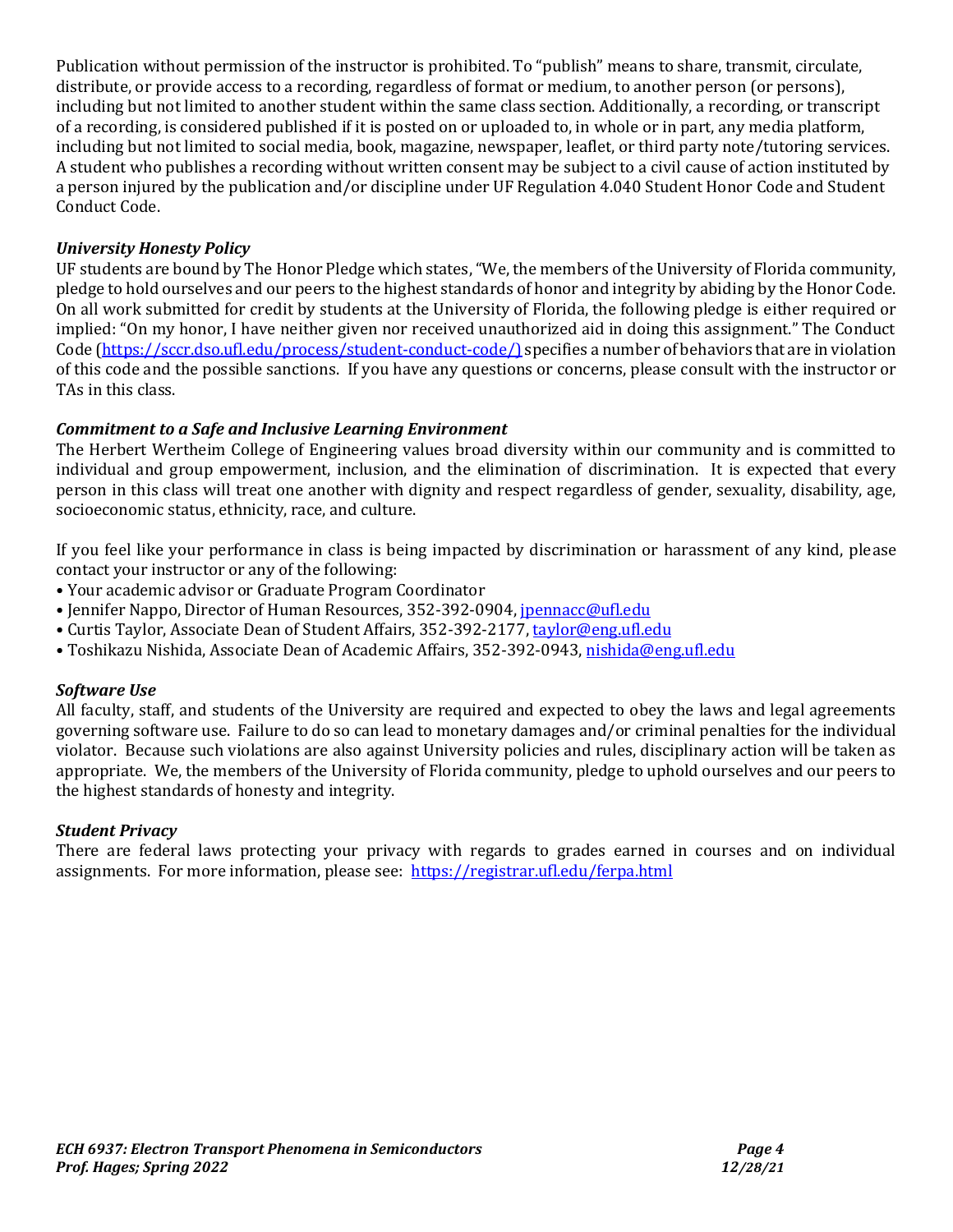# *Campus Resources:*

*Health and Wellness* 

### **U Matter, We Care:**

Your well-being is important to the University of Florida. The U Matter, We Care initiative is committed to creating a culture of care on our campus by encouraging members of our community to look out for one another and to reach out for help if a member of our community is in need. If you or a friend is in distress, please contact [umatter@ufl.edu](mailto:umatter@ufl.edu) so that the U Matter, We Care Team can reach out to the student in distress. A nighttime and weekend crisis counselor is available by phone at 352-392-1575. The U Matter, We Care Team can help connect students to the many other helping resources available including, but not limited to, Victim Advocates, Housing staff, and the Counseling and Wellness Center. Please remember that asking for help is a sign of strength. In case of emergency, call 9-1-1.

**Counseling and Wellness Center:** [https://counseling.ufl.edu,](https://counseling.ufl.edu/) and 392-1575; and the University Police Department: 392-1111 or 9-1-1 for emergencies.

### **Sexual Discrimination, Harassment, Assault, or Violence**

If you or a friend has been subjected to sexual discrimination, sexual harassment, sexual assault, or violence contact the **[Office of Title IX Compliance](https://titleix.ufl.edu/)**, located at Yon Hall Room 427, 1908 Stadium Road, (352) 273-1094, [title-ix@ufl.edu](mailto:title-ix@ufl.edu)

### **Sexual Assault Recovery Services (SARS)**

Student Health Care Center, 392-1161.

**University Police Department** at 392-1111 (or 9-1-1 for emergencies), o[r http://www.police.ufl.edu/.](http://www.police.ufl.edu/)

### **COVID-19**

- You are expected to wear approved face coverings at all times during class and within buildings even if you are vaccinated.
- If you are sick, stay home and self-quarantine. Please visit the UF Health Screen, Test & Protect website about next steps, retake the questionnaire and schedule your test for no sooner than 24 hours after your symptoms began. Please call your primary care provider if you are ill and need immediate care or the UF Student Health Care Center at 352-392-1161 (or email [covid@shcc.ufl.edu](mailto:covid@shcc.ufl.edu)) to be evaluated for testing and to receive further instructions about returning to campus.
- If you are withheld from campus by the Department of Health through Screen, Test & Protect, you are not permitted to use any on campus facilities. Students attempting to attend campus activities when withheld from campus will be referred to the Dean of Students Office.
- UF Health Screen, Test & Protect offers guidance when you are sick, have been exposed to someone who has tested positive or have tested positive yourself. Visit the [UF Health Screen, Test & Protect website](https://click.info.gator360.ufl.edu/?qs=8f0d5e01a3f7385148f144e2089093522a358a8d85cb9db73c31675d3c5e5c0d27748d40c212f544822551342f1912ea5b4f2b890d5952e8) for more information.
- Please continue to follow healthy habits, including best practices like frequent hand washing. Following these practices is our responsibility as Gators.